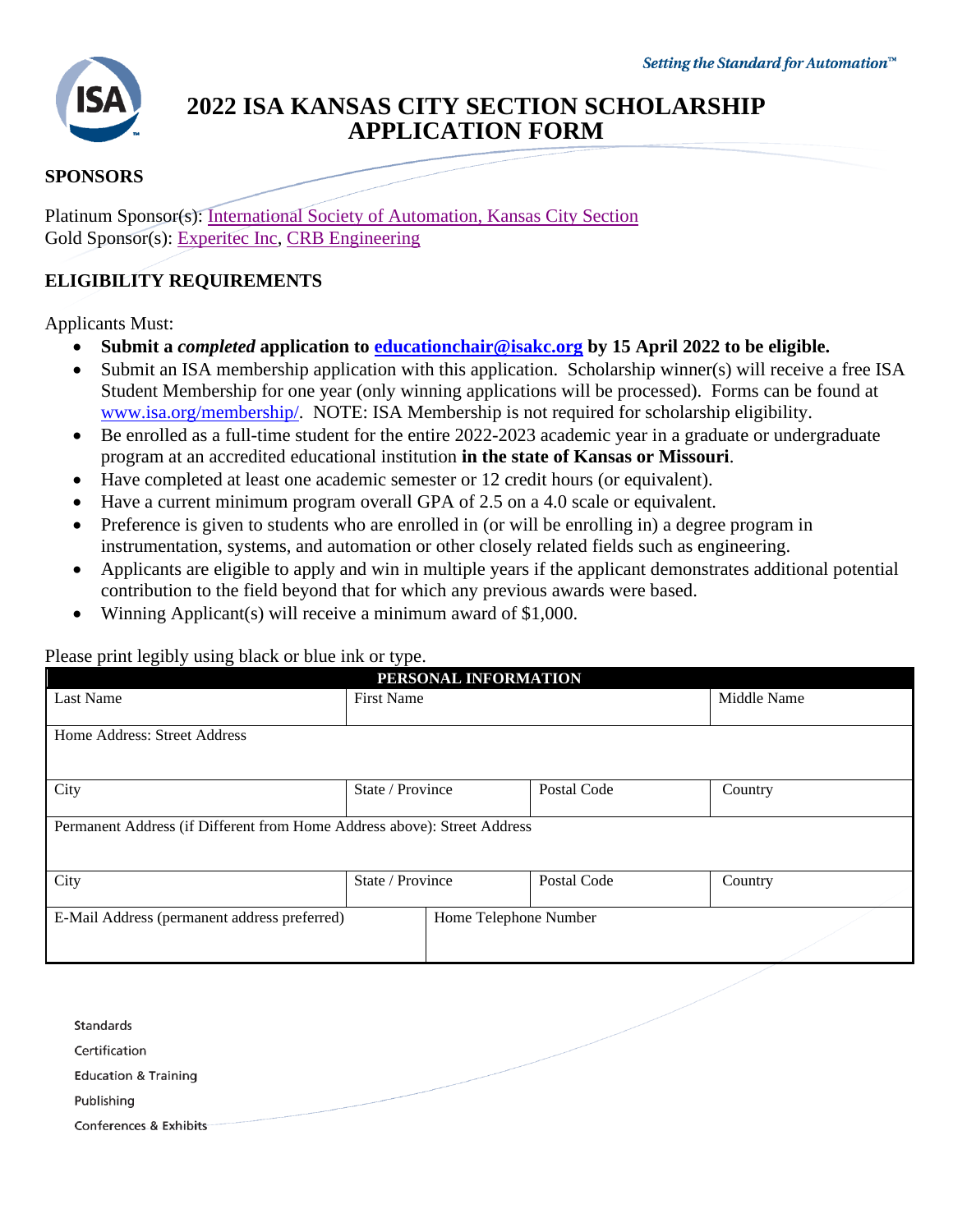| <b>EDUCATIONAL DATA</b>                                                                                                                                                                                                                                                                               |                       |                            |  |           |        |                         |  |  |  |
|-------------------------------------------------------------------------------------------------------------------------------------------------------------------------------------------------------------------------------------------------------------------------------------------------------|-----------------------|----------------------------|--|-----------|--------|-------------------------|--|--|--|
| Current Enrollment: College or University Name                                                                                                                                                                                                                                                        |                       |                            |  |           |        |                         |  |  |  |
|                                                                                                                                                                                                                                                                                                       |                       |                            |  |           |        |                         |  |  |  |
| College or University Address (City / State / Postal Code / Country)                                                                                                                                                                                                                                  |                       |                            |  |           |        |                         |  |  |  |
|                                                                                                                                                                                                                                                                                                       |                       |                            |  |           |        |                         |  |  |  |
|                                                                                                                                                                                                                                                                                                       |                       |                            |  |           |        |                         |  |  |  |
| Website URL for School                                                                                                                                                                                                                                                                                |                       | <b>Beginning Year</b>      |  |           |        | <b>Expected Date of</b> |  |  |  |
|                                                                                                                                                                                                                                                                                                       |                       |                            |  |           |        | Graduation:             |  |  |  |
| College/University Undergraduate Major                                                                                                                                                                                                                                                                |                       |                            |  |           |        |                         |  |  |  |
| What type of degree will you earn upon graduation?                                                                                                                                                                                                                                                    | Associate             | Bachelor<br><b>Masters</b> |  | Doctorate | Other? |                         |  |  |  |
| (Please place a check in the appropriate box)                                                                                                                                                                                                                                                         |                       |                            |  |           |        |                         |  |  |  |
|                                                                                                                                                                                                                                                                                                       |                       |                            |  |           |        |                         |  |  |  |
| Undergraduate/Graduate Degree(s) Already Received:                                                                                                                                                                                                                                                    |                       |                            |  |           |        |                         |  |  |  |
|                                                                                                                                                                                                                                                                                                       |                       |                            |  |           |        |                         |  |  |  |
|                                                                                                                                                                                                                                                                                                       |                       | <b>REFERENCE LETTER(S)</b> |  |           |        |                         |  |  |  |
| A letter of recommendation is recommended (but not required). Preference may be given to applications with letters of                                                                                                                                                                                 |                       |                            |  |           |        |                         |  |  |  |
| recommendation. Ideally, letters should be from a faculty member who is familiar with your educational program and not an immediate                                                                                                                                                                   |                       |                            |  |           |        |                         |  |  |  |
| family member. Faculty recommendations should be on university/school letterhead and specific to the applicant (no 'form letters').                                                                                                                                                                   |                       |                            |  |           |        |                         |  |  |  |
| The reference should comment on your character and potential for leadership, and for making a significant contribution to an<br>instrumentation, systems, and automation profession. This can be based upon specific examples drawn from your course work, projects,                                  |                       |                            |  |           |        |                         |  |  |  |
| or activities. A confidential recommendation is not required. The letter of recommendation must be signed by the person making the                                                                                                                                                                    |                       |                            |  |           |        |                         |  |  |  |
| recommendation. Please include the reference letter in your set of documents that make up your complete application, unless provided                                                                                                                                                                  |                       |                            |  |           |        |                         |  |  |  |
| in confidence.                                                                                                                                                                                                                                                                                        |                       |                            |  |           |        |                         |  |  |  |
|                                                                                                                                                                                                                                                                                                       |                       |                            |  |           |        |                         |  |  |  |
| <b>NOTE:</b> If the person providing the letter wishes to write a confidential reference, please have him or her email an electronic (PDF) copy<br>of the reference letter to <i>educationchair@isakc.org</i> with your full name and College or University referenced in the letter <i>and</i> email |                       |                            |  |           |        |                         |  |  |  |
| subject line.                                                                                                                                                                                                                                                                                         |                       |                            |  |           |        |                         |  |  |  |
|                                                                                                                                                                                                                                                                                                       |                       |                            |  |           |        |                         |  |  |  |
| Please provide the below information about your reference(s).                                                                                                                                                                                                                                         |                       |                            |  |           |        |                         |  |  |  |
| Reference 1 Name:                                                                                                                                                                                                                                                                                     | Institution/Co. Name: |                            |  |           |        |                         |  |  |  |
|                                                                                                                                                                                                                                                                                                       |                       |                            |  |           |        |                         |  |  |  |
| Reference 1 Dept./Title:                                                                                                                                                                                                                                                                              |                       | Telephone:                 |  | Email:    |        |                         |  |  |  |
| Reference 2 Name:<br>Institution/Co. Name:                                                                                                                                                                                                                                                            |                       |                            |  |           |        |                         |  |  |  |
|                                                                                                                                                                                                                                                                                                       |                       |                            |  |           |        |                         |  |  |  |
| Reference 2 Dept./Title:                                                                                                                                                                                                                                                                              |                       | Telephone:                 |  |           | Email: |                         |  |  |  |
|                                                                                                                                                                                                                                                                                                       |                       |                            |  |           |        |                         |  |  |  |
|                                                                                                                                                                                                                                                                                                       |                       | <b>ESSAY</b>               |  |           |        |                         |  |  |  |
|                                                                                                                                                                                                                                                                                                       |                       |                            |  |           |        |                         |  |  |  |
| Please type and attach your information in the order in which it is listed below.                                                                                                                                                                                                                     |                       |                            |  |           |        |                         |  |  |  |

- Describe your ambitions and qualifications as an innovator or future leader in a career in instrumentation, systems, or automation. Describe your career objectives and how the award of an ISA scholarship would help you attain your objectives. Explain why you want to enter the field of automation. Comment about what you have achieved and learned through your studies and activities, and what this indicates about your character and determination. Your essay should not exceed 400 words and should be typed, double-spaced.
- Essays should not discuss financial need or personal information.